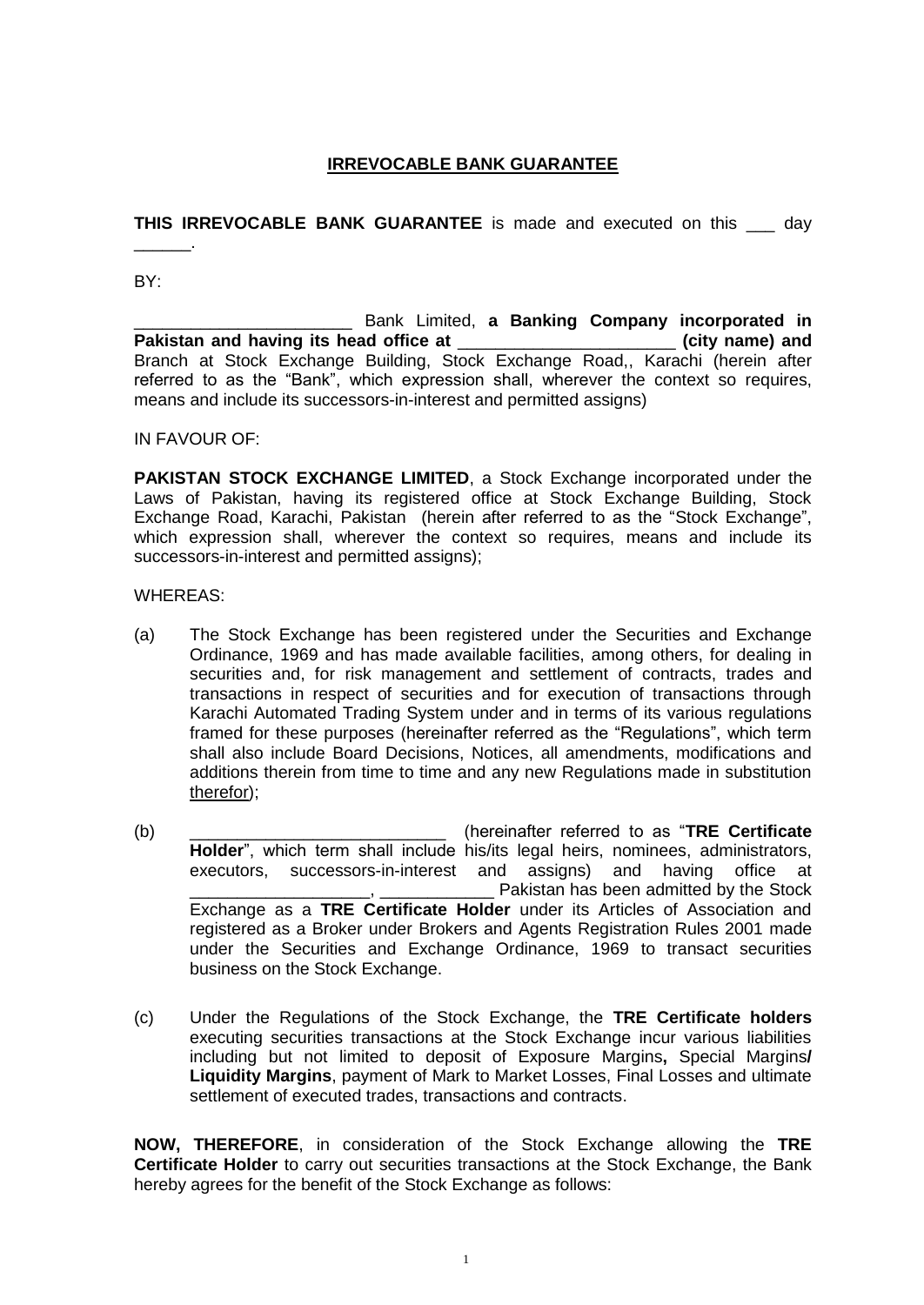#### **1. Interpretation**

- 1.1 Terms defined in the description of the parties and in the Preamble to this Guarantee appearing above shall, unless otherwise defined below, have the same meaning in this Guarantee.
- 1.2 Terms defined in the Regulations shall, unless otherwise defined below, have the same meaning in this Guarantee.
- **1.3 "TRE Certificate" means a Trading Rights Entitlement (TRE) Certificate issued by the Exchange evidencing right of a TRE Certificate Holder to apply for registration as a Broker in accordance with the Brokers and Agents Registration Rules, 2001 as amended from time to time;**
- **1.4 "TRE Certificate Holder" means a person who is issued a TRE Certificate by the Exchange under section 5 of the Stock Exchanges (Corporatisation, Demutualization and Integration) Act, 2012, or purchases or acquires such TRE Certificate under section 16 of the said Act or is issued a fresh TRE Certificate in accordance with the provisions of the said Act;**
- **1.5 "Broker" means a TRE Certificate Holder of the Exchange registered with the Commission as Broker under the Brokers and Agents Registration Rules, 2001;**
- **1.6 "Exchange" shall mean the PAKISTAN STOCK EXCHANGE LIMITED;**
- 1.7 Any reference in this Guarantee to:
	- (a) the "Stock Exchange" shall be construed so as to include its successors, transferees and assigns;
	- (b) a "business day" shall be construed as a reference to a day (other than a Sunday) on which banks are generally open for business in Karachi
	- (c) a "Clause" shall, subject to any contrary indication, be construed as a reference to a clause hereof;
	- (d) a "person" shall be construed as reference to any person, firm, company, corporation, body corporate, government, state or agency of a state or any association or partnership (whether or not having separate legal personality) or two or more of the foregoing; and
	- (e) "Pakistan" means the Islamic Republic of Pakistan.
- 1.8 Save where the contrary is indicated, any reference in this Guarantee to:
	- (i) this Guarantee, Regulations or any other agreement or document shall be construed as a reference to this Guarantee, the Regulations or, as the case may be, such other agreement or documents as the same may have been, or may from time to time be, amended, varied, novated or supplemented; and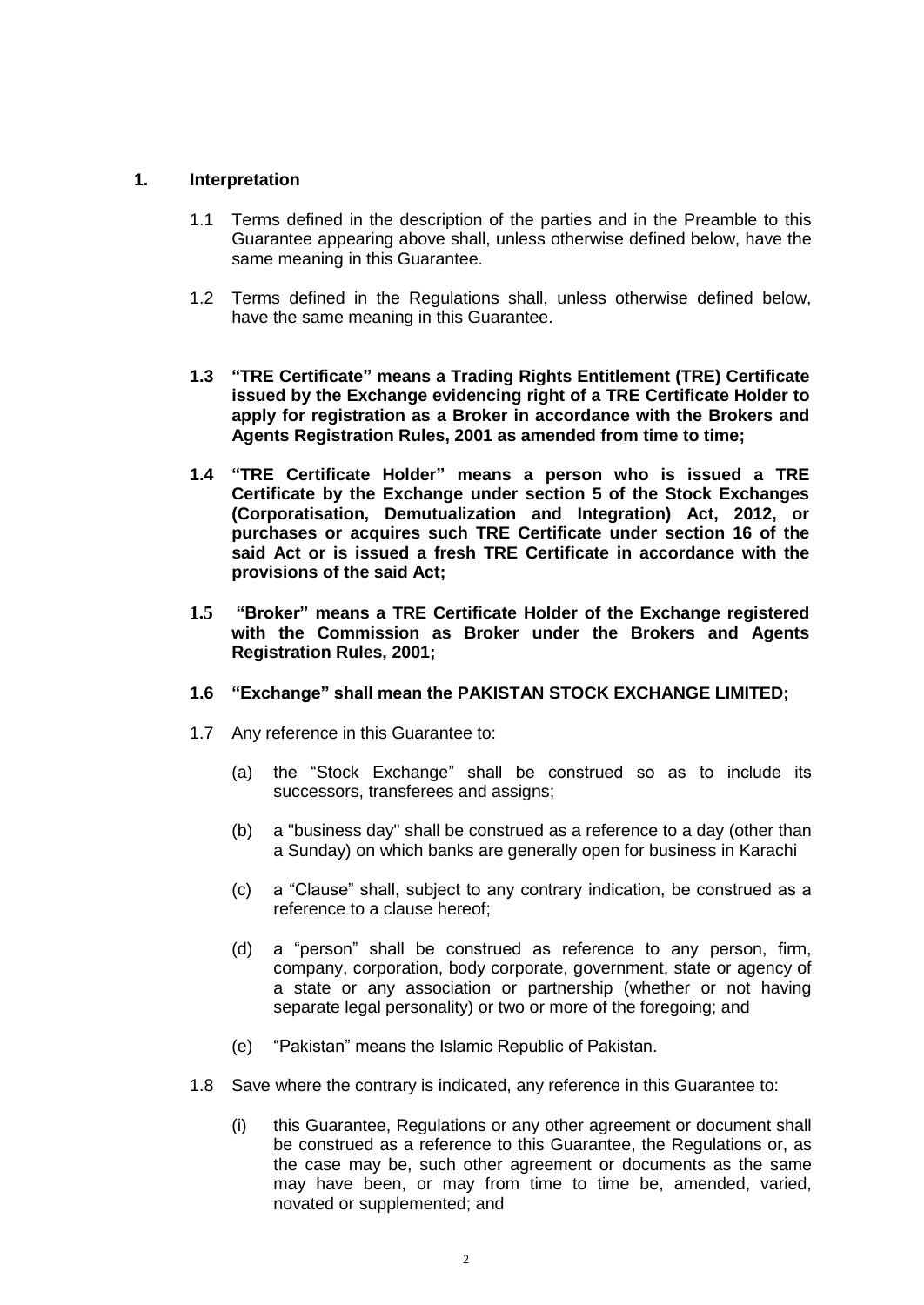- (ii) a statute or statutory provision shall be construed as a reference to such statute or statutory provision as the same may have been, or may from time to time be, amended or re-enacted and include statutory instruments made thereunder and for the time being in force.
- 1.9 Clause headings are for ease of reference only.

### **2. Irrevocable Guarantee**

The Bank hereby irrevocably and unconditionally:

- (i) guarantees to the Stock Exchange the due and punctual observance and performance of all the terms, conditions and covenants on the part of the **TRE Certificate Holder** contained in the Regulations and undertakes to pay to the Stock Exchange from time to time on demand any and every sum or sums of money but to the extent of amount mentioned below in Clause 15 of this Guarantee, which the **TRE Certificate Holder** shall at any time be liable to pay to the Stock Exchange under or pursuant to the Regulations (including, without limitation, any Mark-to-Market losses, any amounts payable in cash on account of deposit against Exposure Margin, deposit against Special Margin, Final Losses and any losses allocated to the **TRE Certificate Holder** under the Regulations) and which shall not have been paid at the time such demand is made;
- (ii) agrees to accept the Stock Exchange's demand as sufficient evidence of non-payment by the **TRE Certificate Holder** and to make payment of the amount of every demand received from the Stock Exchange under this Guarantee not later than 5:00 p.m. on the day when demand is presented to Bank (provided it is presented before 2:30 p.m. on that day) without any demur, protest, contestation and/or objection and without reference to the **TRE Certificate Holder**, and agrees that if the Bank will fail to make payment of a demand of the Stock Exchange within such time after receiving the Stock Exchange's demand, the Bank shall become liable to pay to the Stock Exchange an additional amount by way of liquidated damages equivalent to twenty (20%) per cent of the amount not paid by the Bank, together with all costs and expenses incurred by the Stock Exchange in effecting recovery from the Bank. Such liquidated damages and costs and expenses shall be in addition to any limit on the monetary obligation of the Bank set out in this Guarantee; and
- (iii) agrees as a primary obligation to indemnify the Stock Exchange from time to time on demand by the Stock Exchange from and against any loss incurred by the Stock Exchange as a result of any of the obligations of the **TRE Certificate Holder** under or pursuant to the Regulations being or becoming void, voidable, unenforceable or ineffective as against the **TRE Certificate Holder** for any reason whatsoever, whether or not known to the Stock Exchange, the amount of such loss being the amount which the Stock Exchange would otherwise have been entitled to recover from the **TRE Certificate Holder**.

#### **3. Preservation of Rights**

3.1 The obligations of the Bank herein contained shall be in addition to and independent of every other security which the Stock Exchange may at any time hold in respect of any of the **TRE Certificate Holder**'s obligations under the Regulations (whether furnished to the Stock Exchange by the **TRE Certificate Holder** or any other person) and may be enforced without the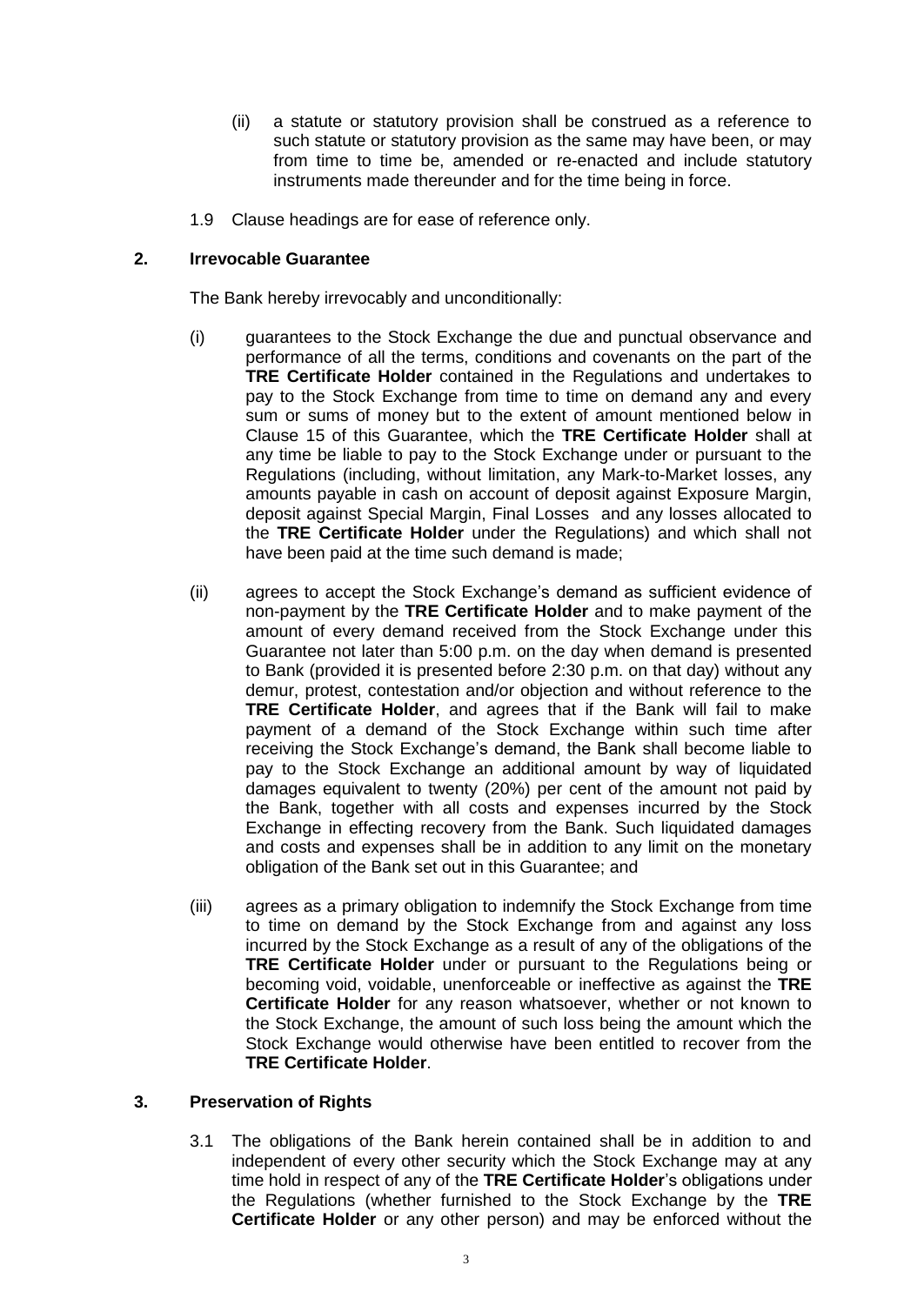Stock Exchange first having recourse to any such security and without the Stock Exchange first taking steps or proceedings against the **TRE Certificate Holder** or any other person.

- 3.2 The obligations of the Bank herein contained shall constitute and be continuing obligations notwithstanding any settlement of account or other matter or thing whatsoever, and in particular, but without limitation, shall not be considered satisfied by any payments or satisfaction of all or any of the obligations of the **TRE Certificate Holder** under the Regulations and shall continue in full force **till the expiry date mentioned above** and effect for so long as the **TRE Certificate Holder** remains a **TRE Certificate Holder** of the Stock Exchange, and in case the **TRE Certificate** of the **TRE Certificate Holder** of the Stock Exchange is forfeited/cancelled by the Stock Exchange or is given up by the **TRE Certificate Holder**, till the total discharge of all of the **TRE Certificate Holder**'s actual and contingent obligations under the Regulations.
- 3.3 Neither the obligations of the Bank herein contained nor the rights, powers and remedies conferred upon the Stock Exchange by this Guarantee, the Regulations or by law shall be discharged, impaired or otherwise affected by:
	- (i) the winding-up, dissolution, administration, re-organisation, bankruptcy or insolvency of the **TRE Certificate Holder** or any other person or any change in the status, function, control or ownership of Initial **TRE Certificate Holder**;
	- (ii) any of the obligations of the **TRE Certificate Holder** or of any other person under the Regulations or under any other security taken in respect of any of its obligations under the Regulations being or becoming illegal, invalid, unenforceable or ineffective in any respect;
	- (iii) time or other indulgence being granted or agreed to be granted by the Stock Exchange to the **TRE Certificate Holder** in respect of its obligations under the Regulations or under any such other security;
	- (iv) any amendment to, or any variation, waiver or release of, any obligation of the **TRE Certificate Holder** under the Regulations or under any such other security;
	- (v) any failure to take, or fully to take, any security agreed to be taken in respect of the **TRE Certificate Holder**'s obligations under the Regulations;
	- (vi) any failure to realize, or fully to realize, the value of, or any release, discharge, exchange or substitution of, any security taken in respect of the **TRE Certificate Holder**'s obligations under the Regulations; or
	- (vii) any other act, event or omission which, but for this Clause 3.3, might operate to discharge, impair or otherwise affect any of the obligations of the Bank herein contained or any of the rights, powers or remedies conferred upon the Stock Exchange by the Regulations or by law.
- 3.4 Any settlement or discharge between the Bank and the Stock Exchange shall be conditional upon no security or payment to the Stock Exchange by the **TRE Certificate Holder** or the Bank or any other person on behalf of the **TRE Certificate Holder** or, as the case may be, the Bank being avoided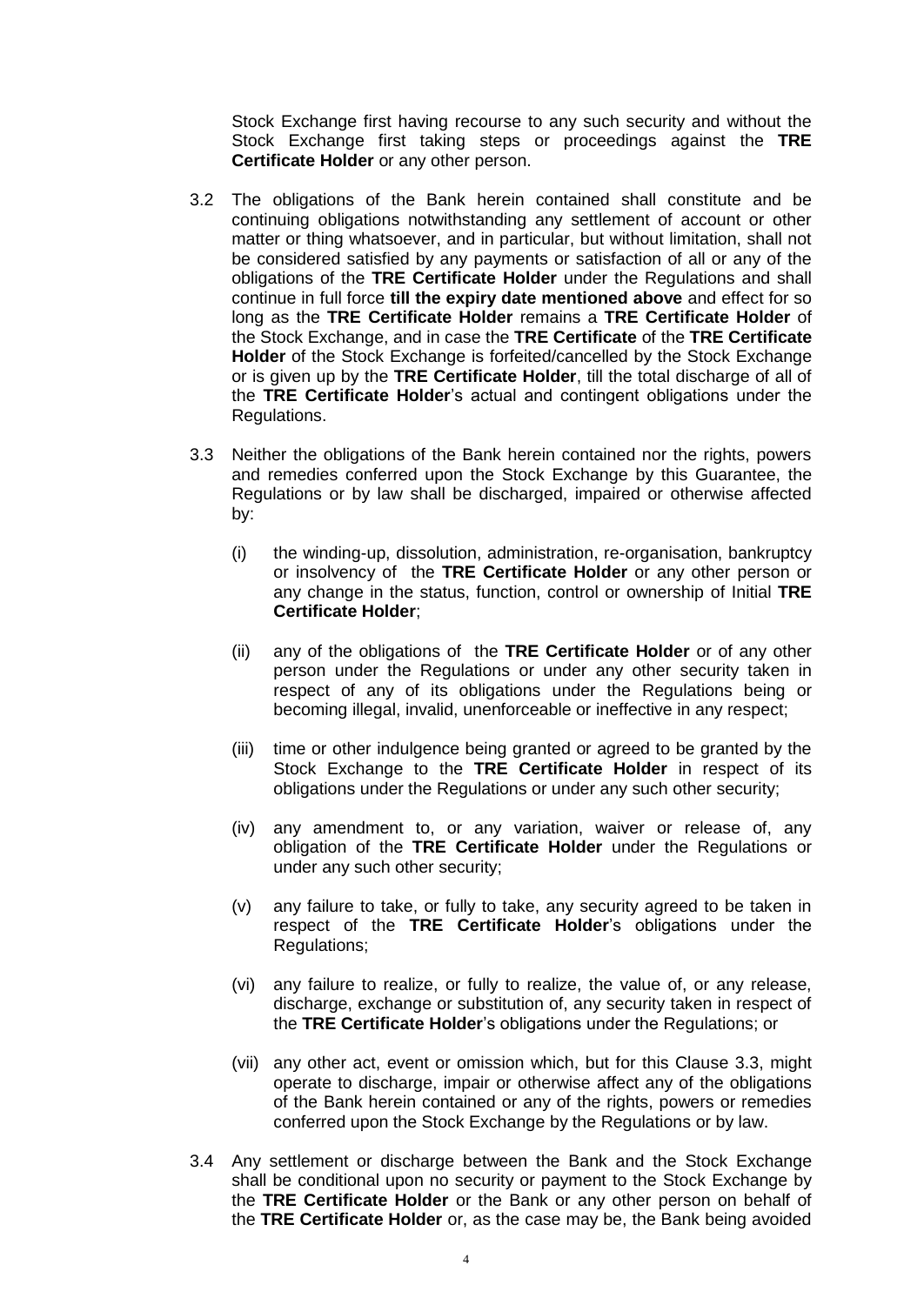or reduced by virtue of any provisions or enactments relating to bankruptcy, insolvency, liquidation or similar laws of general application for the time being in force and, if any such security or payment is so avoided or reduced, the Stock Exchange shall be entitled to recover the value of amount of such security or payment from the Bank subsequently as if such settlement or discharge had not occurred.

- 3.5 Any discharge given by the Stock Exchange to the Bank in respect of any of the Bank's obligations hereunder or any other agreement reached between the Bank and the Stock Exchange in relation thereto shall be, and be deemed always to have been void if any act on the faith of which the Stock Exchange gave the Bank that discharge or entered into that agreement is subsequently avoided by or in pursuance of any provision of law.
- 3.6 The Stock Exchange shall not be obliged before exercising any of the rights, powers or remedies conferred upon it in respect of the Bank by this Guarantee or by law:
	- (i) to make any demand of the **TRE Certificate Holder**;
	- (ii) to take any action or obtain judgment in any court against the **TRE Certificate Holder**;
	- (iii) to make or file any claim or proof in a winding-up or dissolution of the **TRE Certificate Holder**; or
	- (iv) to enforce or seek to enforce any other security taken in respect of any of the obligations of the **TRE Certificate Holder** under the Regulations whether furnished by the **TRE Certificate Holder** or any other person.
- 3.7 After a demand has been made by the Stock Exchange or hereunder, so long as the Bank is under any actual or contingent liability hereunder, the Bank shall not:
	- (i) exercise in respect of any amount paid by the Bank hereunder any right of subrogation or any other right or remedy which the Bank may have in respect thereof;
	- (ii) except with the Stock Exchange's consent in writing claim or receive payment of any other moneys for the time being due to the Bank by the **TRE Certificate Holder** arising from the issuance and performance of this Guarantee, or exercise any other right or remedy which the Bank may have in respect thereof; or
	- (iii) unless so required by the Stock Exchange, prove in a liquidation of the **TRE Certificate Holder** in competition with the Stock Exchange for any moneys owing to the Bank by the **TRE Certificate Holder** on any account whatsoever.

Any moneys obtained by the Bank from the **TRE Certificate Holder** with such consent or as required by the Stock Exchange, or in breach of this Clause shall be held by the Bank upon trust to pay the same to the Stock Exchange in or towards discharge of the Bank's obligations hereunder.

3.8 The Bank agrees that, so long as any amounts are or may be owed by the **TRE Certificate Holder** under the Regulations or the **TRE Certificate Holder** is under any actual or contingent obligations under the Regulations,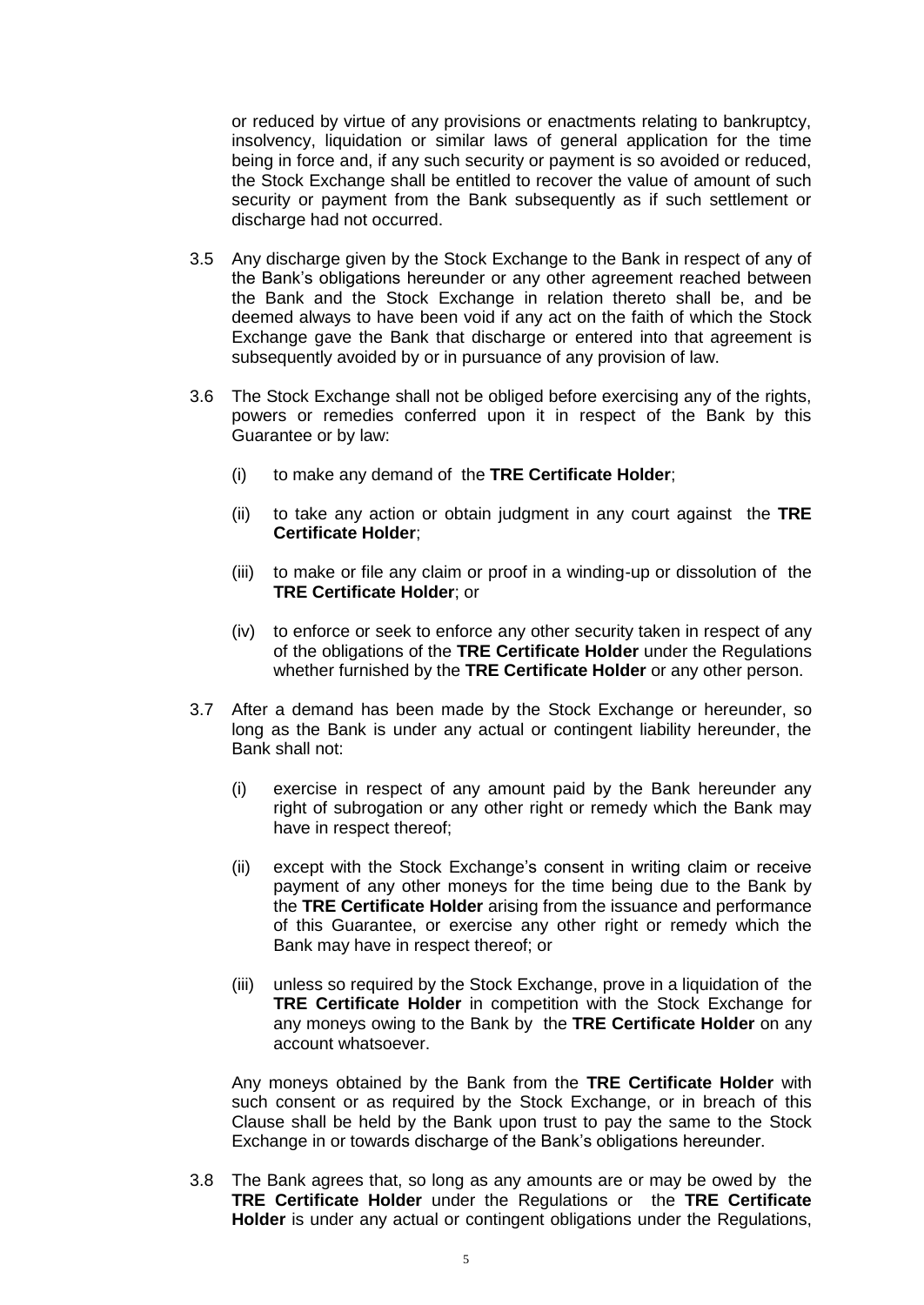the Bank shall not exercise any rights which the Bank may at any time have by reason of performance by it of its obligations hereunder:

- (i) to be indemnified by the **TRE Certificate Holder**; and/or
- (ii) claim any contribution from any other guarantor of the **TRE Certificate Holder**'s obligations under the Regulations; and/or
- (iii) to take the benefit (in whole or in part and whether by way of subrogation or otherwise) of any rights of the Stock Exchange under the Regulations or hereunder or of any other security taken pursuant to, or in connection with, the Regulations or this Guarantee by the Stock Exchange.

#### **4. Representations and Warranties**

- 4.1 The Bank represents and warrants that:
	- (i) it has power to enter into this Guarantee and to exercise its rights and perform its obligations hereunder and all actions required to authorize its execution of this Guarantee and its performance of its obligations hereunder have been duly taken;
	- (ii) under the laws of Pakistan in force at the date hereof, the claims of the Stock Exchange against it under this Guarantee will rank at least *pari passu* with the claims of all its other unsecured creditors;
	- (iii) in any proceedings taken in Pakistan in relation to this Guarantee, it will not be entitled to claim for itself or any of its assets immunity from suit, execution, attachment or other legal process;
	- (iv) all acts, conditions and things required to be done, fulfilled and performed in order (a) to enable it lawfully to enter into, exercise its rights under and perform and comply with the obligations expressed to be assumed by it in this Guarantee, (b) to ensure that the obligations expressed to be assumed by it in this Guarantee are legal, valid and binding and (c) to make this Guarantee admissible in evidence in Pakistan have been done, fulfilled and performed;
	- (v) the obligations expressed to be assumed by it in this Guarantee are legal, valid and binding obligations enforceable in accordance with the terms hereof.
- 4.2 The Bank further represents and warrants that:
	- (i) it is not in breach of or in default under any agreement to which it is a party or which is binding on it or any of its assets to an extent or in a manner which might have a material adverse effect on its financial condition;
	- (ii) no action or administrative proceedings of or before any court or agency which might have a material adverse effect on its financial condition has been started or threatened;
	- (iii) all of the written information (if any) supplied by it to the Stock Exchange in connection herewith is true, complete and accurate in all material respects and it is not aware of any material facts or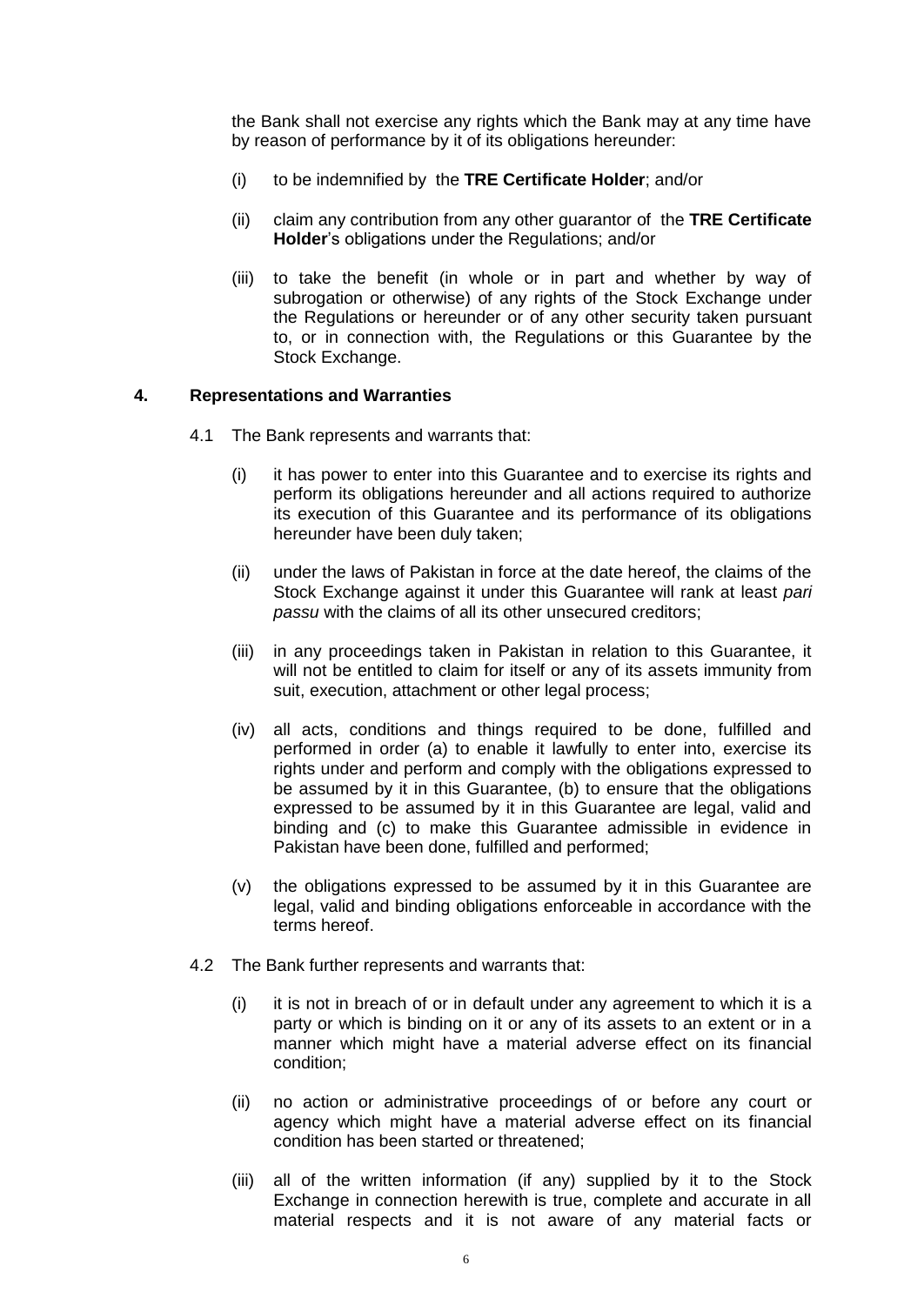circumstances that have not been disclosed to the Stock Exchange and which might, if disclosed, adversely affect the decision of the Stock Exchange as to whether or not to accept a guarantee from the Bank in respect of the obligations secured by this Guarantee;

- (iv) no encumbrance exists over all or any of the present or future revenues or assets of the Bank;
- (v) the execution of this Guarantee and its exercise of its rights and performance of its obligations hereunder will not result in the existence of nor oblige it to create any encumbrance over all or any of its present or future revenues or assets;
- (vi) the execution of this Guarantee and its exercise of its rights and performance of its obligations hereunder do not and will not:
	- (a) conflict with any agreement, mortgage, bond or other instrument or treaty to which it is or will be a party or which is binding upon it or any of its assets; or
	- (b) conflict with any applicable law, regulation or official or judicial order.

# **5. Payments**

All payments to be made by the Bank to the Stock Exchange hereunder shall be made free and clear of and without deduction for or on account of tax unless the Bank is required to make such a payment subject to the deduction or withholding of tax, in which case the sum payable by the Bank in respect of which such deduction or withholding is required to be made shall be increased to the extent necessary to ensure that, after the making of the required deduction or withholding, the Stock Exchange receives and retains (free from any liability in respect of any such deduction or withholding) a net sum equal to the sum which it would have received and so retained had no such deduction or withholding been made or required to be made.

## **6. Evidence of Amount Due**

A certificate of the Stock Exchange of any amount at any time due from the **TRE Certificate Holder** under the Regulations or any amount which, but for any of the obligations of the **TRE Certificate Holder** under the Regulations being or becoming void, voidable, unenforceable or ineffective for any reason at any time, would have been due from the **TRE Certificate Holder** under the Regulations shall, in the absence of manifest error, be prima facie evidence for the purposes of this Guarantee and shall be binding upon and accepted by the Bank without raising any objection or making any reference to the **TRE Certificate Holder** and despite any objection raised by the **TRE Certificate Holder** and despite the existence of any dispute, litigation (including arbitration) between the Stock Exchange and the **TRE Certificate Holder**, or any other person.

## **7. Covenants of the Bank**

The Bank shall:

(i) obtain, comply with the terms of and do all that is necessary to maintain in full force and effect all authorizations, approvals, licences and consents required in or by the laws and regulations of Pakistan to enable it lawfully to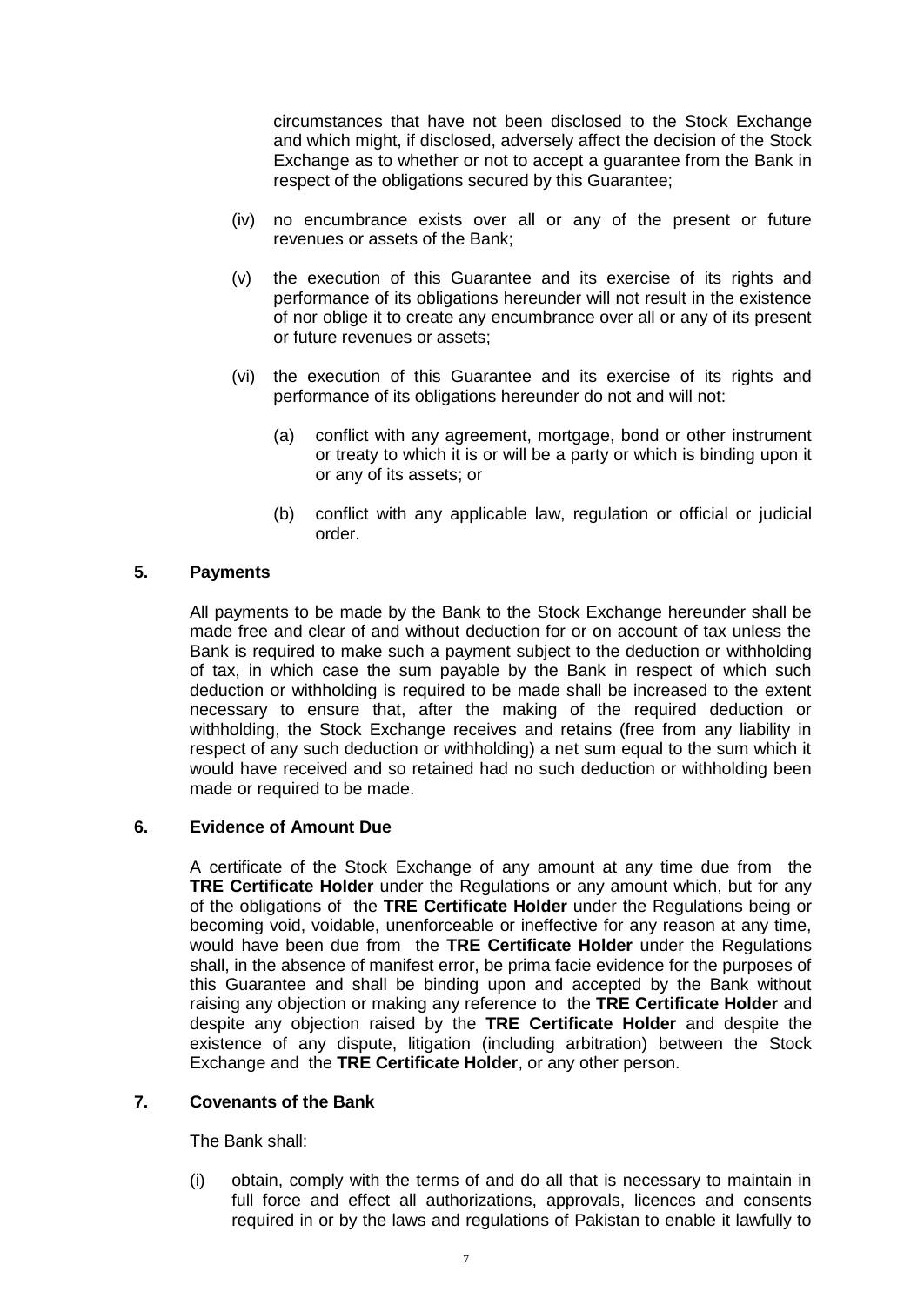enter into and perform its obligations under this Guarantee or to ensure the legality, validity, enforceability or admissibility in evidence in Pakistan of this Guarantee; and

(ii) ensure that at all times the claims of the Stock Exchange against it under this Guarantee rank at least *pari passu* with the claims of all its other unsecured creditors.

## **8. Financial Information**

The Bank shall, from time to time on request of the Stock Exchange furnish the Stock Exchange with such financial, statistical and general information about the Bank as the Stock Exchange may reasonably require.

## **9. Continuing Security**

This Guarantee shall be a continuing security to the Stock Exchange in respect of each and every one of the obligations of the **TRE Certificate Holder** under the Regulations and shall not be (or be construed so as to be) revoked or discharged by any intermediate discharge or payment of or on account of the obligations of the **TRE Certificate Holder** under the Regulations or any settlement of accounts between the Stock Exchange and the **TRE Certificate Holder** or anyone else. The Stock Exchange shall have the right to make one or more demands on the Bank under this Guarantee during the period of validity i.e. expiry date mentioned above of this Guarantee.

#### **10. Remedies and Waivers**

No failure to exercise, nor any delay in exercising, on the part of the Stock Exchange, any right or remedy hereunder shall operate as a waiver thereof, nor shall any single or partial exercise of any right or remedy prevent any further or other exercise thereof or the exercise of any other right or remedy. The rights and remedies herein provided are cumulative and not exclusive of any rights or remedies provided by law.

## **11. Benefit of Guarantee**

- 11.1 This Guarantee shall be binding on and ensure to the benefit of each party hereto and its successors and assigns.
- 11.2 The Bank shall not be entitled to assign or transfer all or any of its rights, benefits and obligations hereunder.
- 11.3 The Stock Exchange may at any time assign all or any of its rights and benefits hereunder to any bank(s) and/or financial institution(s) as security for any financial facilities obtained by the Stock Exchange from such bank(s) and/or financial institution(s).

#### **12. Partial Invalidity**

If, at any time**,** any provision of the Regulations or of this Guarantee is or becomes illegal, invalid or unenforceable in any respect under the law of Pakistan, the legality, validity or enforceability of the remaining provisions of any of these documents shall not in any way be affected or impaired thereby.